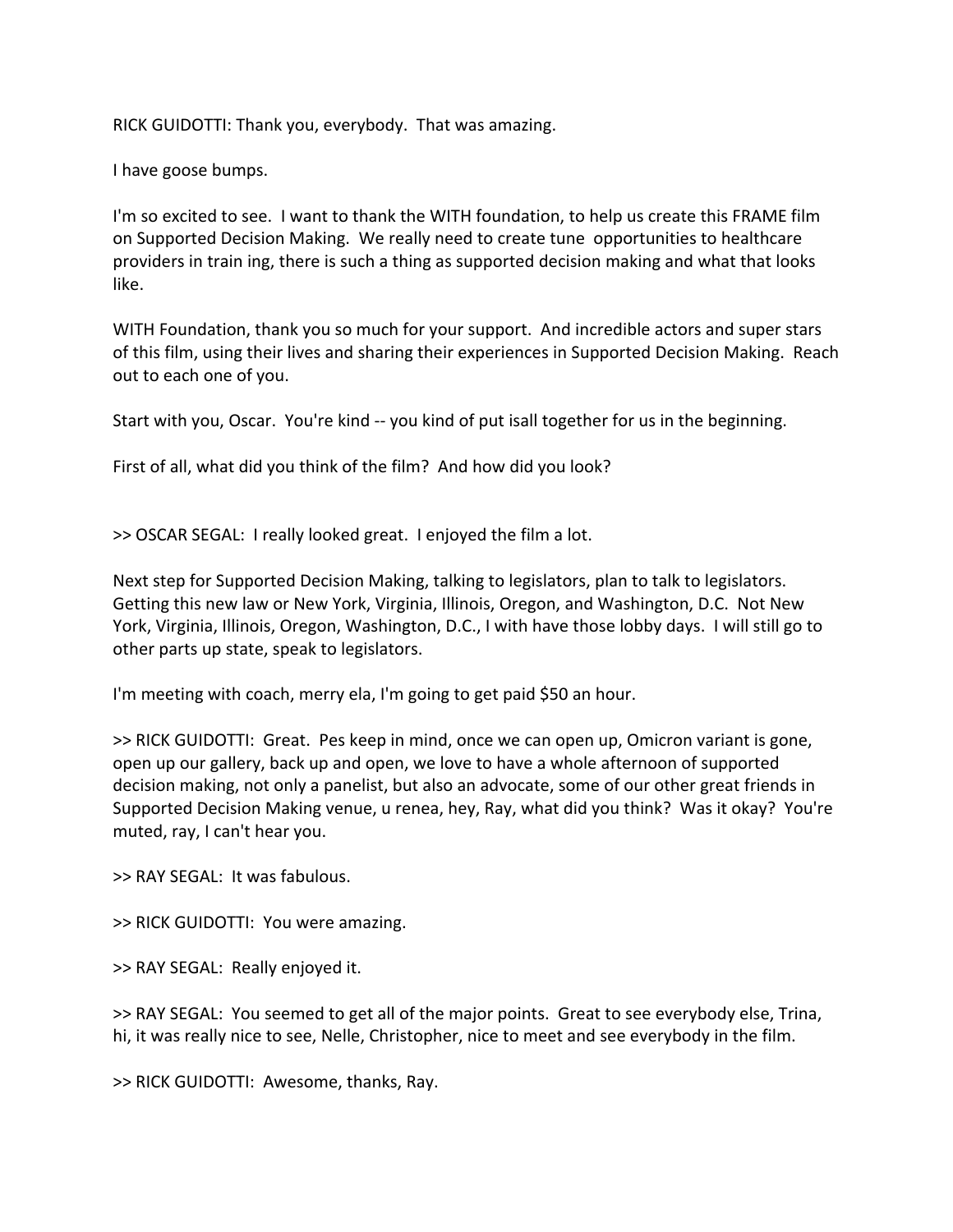And Trina, how are you? What'd you think?

>> TRINA HAZELL: I think it was awesome. I really hope the message gets across to a lot of great medical students and medical professionals who's going to be watching.

>> RICK GUIDOTTI: Nelle, again, it's really kind of creating opportunity to healthcare professionals, decision making is a thing. Website, under programs, we'll add links for more information. This is only a ten-12 minute film.

It's really important that we Introduce it. Add current links.

Find out Supported Decision Making in their area.

We'll have all those links on the website. Once we add this and that will be in the next day or so.

You'll have access to really important links to move further with this.

Dr. Nelle, what did you think? Any comments? Thank you, Trina.

>> NELLE RICHARDSON: Oh, my gosh, I'm in tears. Wow, I think it was really fabulous.

You did a great job, Rick, thank you so much.

But the bottom line is, as Trina says, I really hope message is set forth. And I really hope parents and the persons who do need this service.

Does come on board.

It's a really important mesage being sent across, that voice, you know, now that they've seen that others have done it and are doing well. I just hope they will also join knowing they will also -- it will also benefit them.

Really grateful for the message.

You did an awesome job.

>> RICK GUIDOTTI: So did you, you're extraordinary.

00:28:36.506 --> 00:28:38.757 Grateful to our beautiful film crew from Diplodocus.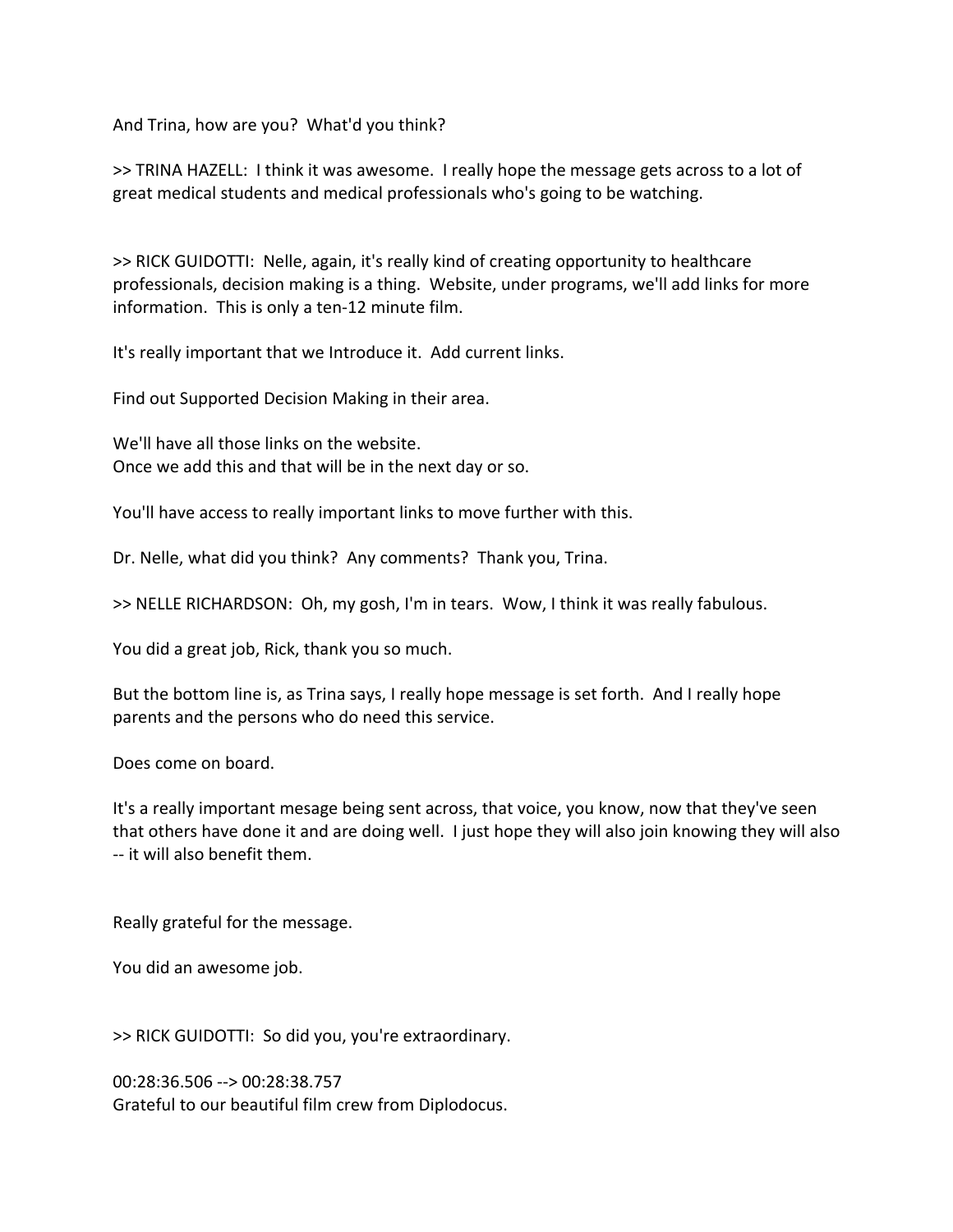Wonderful team to collaborate.

Great friends of ours

Start FRAME film, early Library. FRAME films online film library, access on our website.

Thanks, Dr. Nelle.

Christopher, and what you thought, and Siert

Siert, I did see on captioning on the film, we will create.

00:29:08.206 --> 00:29:12.957 We'll correct that immediately.

00:29:12.957 --> 00:29:19.207 Thank you. So Christopher, and Siert.

00:29:19.207 --> 00:29:22.957 >> PARTICIPANT: I get that spelling all the time. So I don't care, really.

00:29:22.957 --> 00:29:32.157 >> RICK GUIDOTTI: (Chuckling) okay.

00:29:32.157 --> 00:29:36.558 >> I did like the film. I don't really get impressed by that type of film often, but that was very impressive.

00:29:36.558 --> 00:29:40.208 >> RICK GUIDOTTI: Wonderful. Thank you so much.

00:29:40.208 --> 00:29:41.657 >> CHRISTOPHER KIEWIET: You did aigate .

00:29:41.657 --> 00:29:43.757 You did a great job.

00:29:43.757 --> 00:29:48.307 Key points, and starting from the top.

00:29:48.307 --> 00:29:54.307 And having the medical field, and professions understand.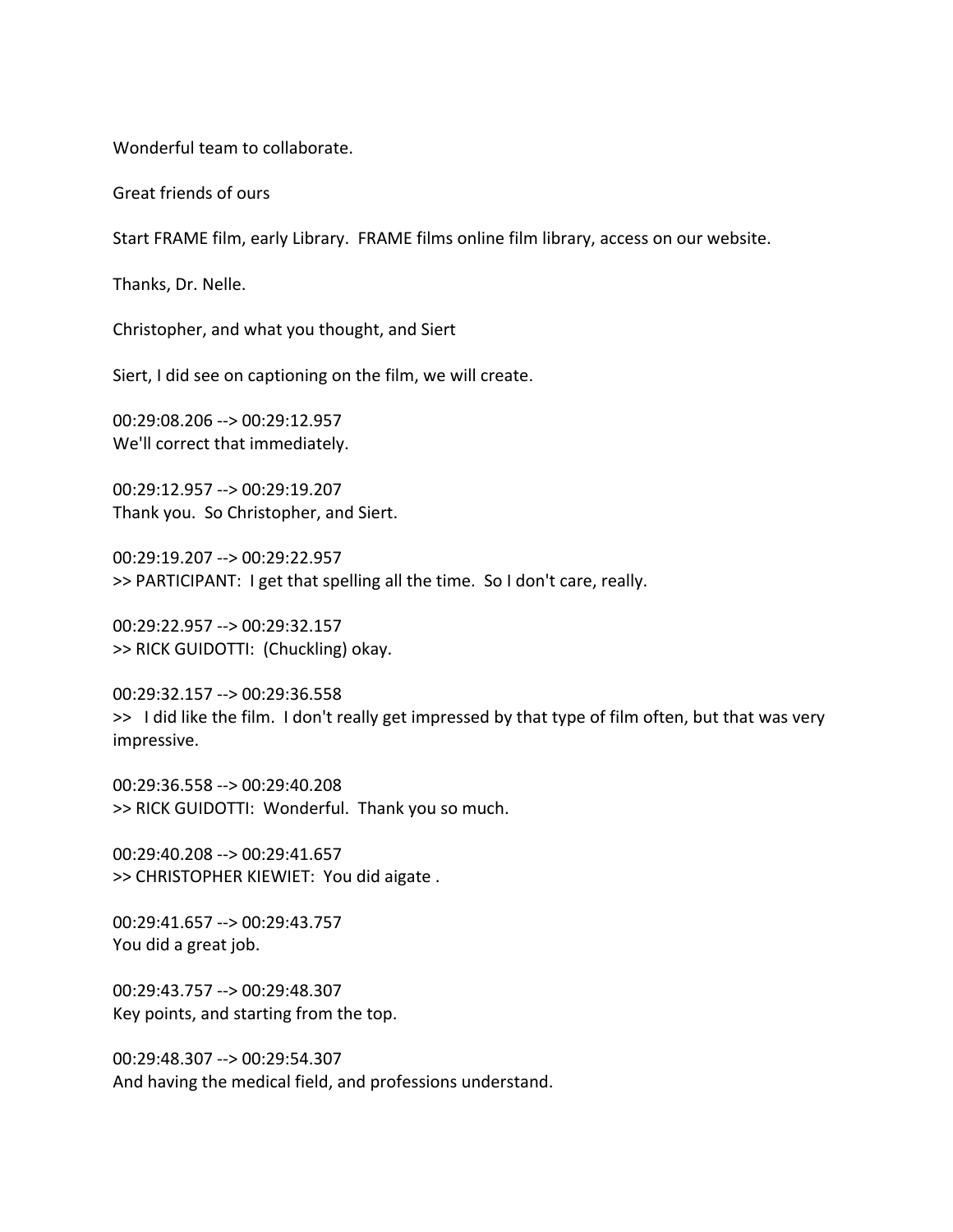00:29:54.307 --> 00:30:01.857

All the way down, but just to make sure that everybody stays individuals.

00:30:01.857 --> 00:30:05.456 I think this really shows everyone as an individual and special people that we all are.

00:30:05.456 --> 00:30:17.507 And just fantastic job, great job, Rick.

00:30:17.507 --> 00:30:36.408

>> RICK GUIDOTTI: I want to thank you, Christopher, so much, making sure it's important that the hear healthcare providers and team really ask the right questions.

00:30:36.408 --> 00:30:51.906

>> LIZ GROSSMAN: Question from our audience, from gym Clark, some parents are worried unspoerd Supported Decision Making, they fear it will make people less safe compared to guardianship. Special parents who chose to not to pursue guardianship?

00:30:51.906 --> 00:30:58.708 >> CHRISTOPHER KIEWIET: We actually did not wish to pursue guardianship, guardianship can be something that can be very difficult to undo, and that can be detrimental to our son's future, we believe.

00:30:58.708 --> 00:31:11.808 Having Seertinvolved on the level he is and to extents he will be.

00:31:11.808 --> 00:31:20.408 Does, does more than just give himself a voice, it also provides a, um, a level of reresponsibility and a means of being able to forward think.

00:31:20.408 --> 00:31:24.407 Where you're not going to find yourself in a situation that could potentially become more detrimental.

00:31:24.407 --> 00:31:26.056 Than what it was originally maybe kind och designed to be.

00:31:26.056 --> 00:31:32.808 It really gives him.

00:31:32.808 --> 00:31:39.558 And gives us parents and family that flexibility where he is constantly involved.

00:31:39.558 --> 00:31:42.407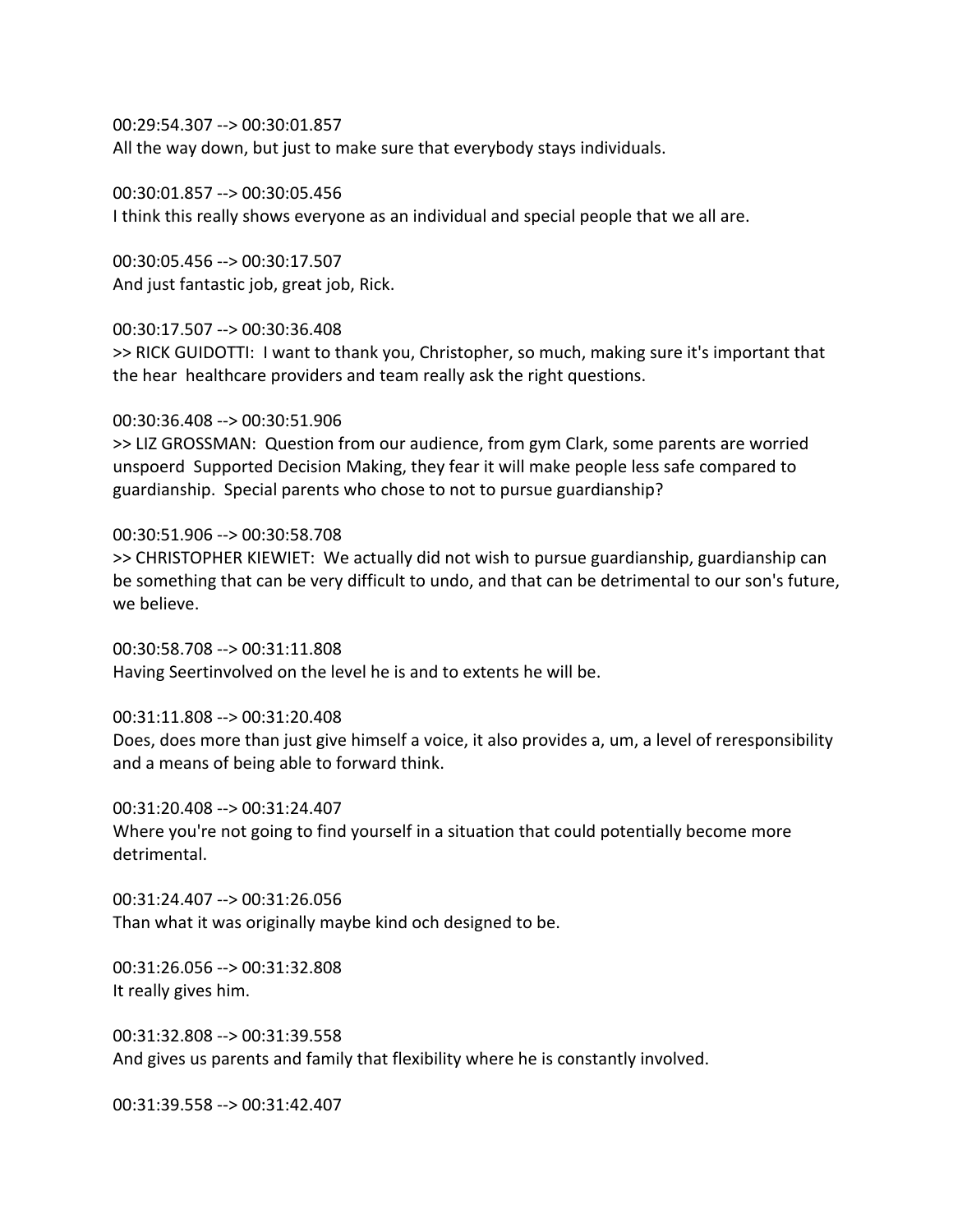And he maintains that individualism that he deserves.

00:31:42.407 --> 00:31:43.807 >> RICK GUIDOTTI: Beautiful.

00:31:43.807 --> 00:31:52.858 All right.

00:31:52.858 --> 00:31:56.908 >> LIZ GROSSMAN: Another question, ever opportunity for both to have guardianship and Supported Decision Making?

00:31:56.908 --> 00:32:01.708 >> RAY SEGAL: That's actually our situation.

00:32:01.708 --> 00:32:06.257 Oscar's situation and our family's situation.

00:32:06.257 --> 00:32:12.158 Supported Decision Making didn't actually exist when Oscar turned 18.

00:32:12.158 --> 00:32:24.258 And we went through that process. And now, we're several years out into it.

00:32:24.258 --> 00:32:25.557 I think you can tell from the film, we're very much in favor of the philosophy and underlying principles that are at work.

00:32:25.557 --> 00:32:26.708 In Supported Decision Making.

00:32:26.708 --> 00:32:35.409 But it's a conversation.

00:32:35.409 --> 00:32:39.708 I think the issue, Jim, who asked the question out there, not necessarily an either or.

00:32:39.708 --> 00:32:53.958 You know, idea here is you're doing what's best for the person.

00:32:53.958 --> 00:33:01.059

And just the idea of spreading responsibility among a whole group of people seems to be shgs, in a lot of ways, much better proach approach for the long rn.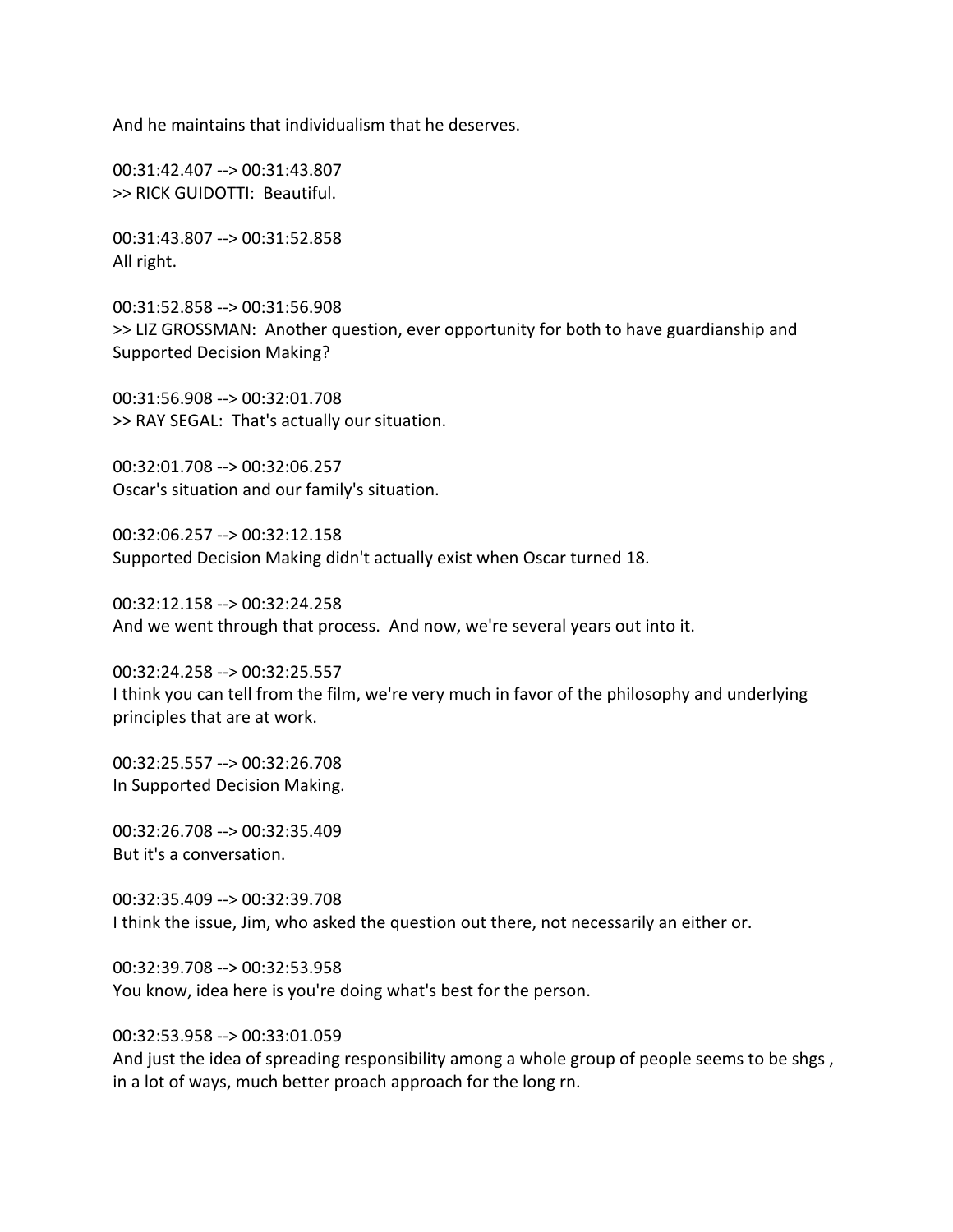00:33:01.059 --> 00:33:05.407 And gives a lot more flexibility in terms ofdition decision making.

00:33:05.407 --> 00:33:13.407 Not really sure every situation is appropriate for Supported Decision Making.

00:33:13.407 --> 00:33:18.857 It's a decision the individual and their family and supporters have to come to together.

00:33:18.857 --> 00:33:23.857 I think Dr. Nelle, Dr. Richardson spoke really directly about that.

00:33:23.857 --> 00:33:28.708 About how she had to talk to her Trina's mother.

00:33:28.708 --> 00:33:41.857 It's hard for parents to make these kinds of decisions.

00:33:41.857 --> 00:33:45.258 It's [distorted audio] people -- won't be people there in the long run, government won't be there in the long run, how do we make decisions in the long-term?

00:33:45.258 --> 00:33:50.007 And more typeal who.

00:33:50.007 --> 00:33:51.557 More people who participate in this, able to answer these questions.

00:33:51.557 --> 00:34:00.757 >> RICK GUIDOTTI: Beautiful.

00:34:00.757 --> 00:34:04.657 >> We have seen so much turn over in Oscar's world in terms of people working for different organizations that support him.

00:34:04.657 --> 00:34:08.457 Always my concern, how do we create consistent base?

00:34:08.457 --> 00:34:11.407 Who are these people that he knows that we don't?

00:34:11.407 --> 00:34:19.357 That always worries me.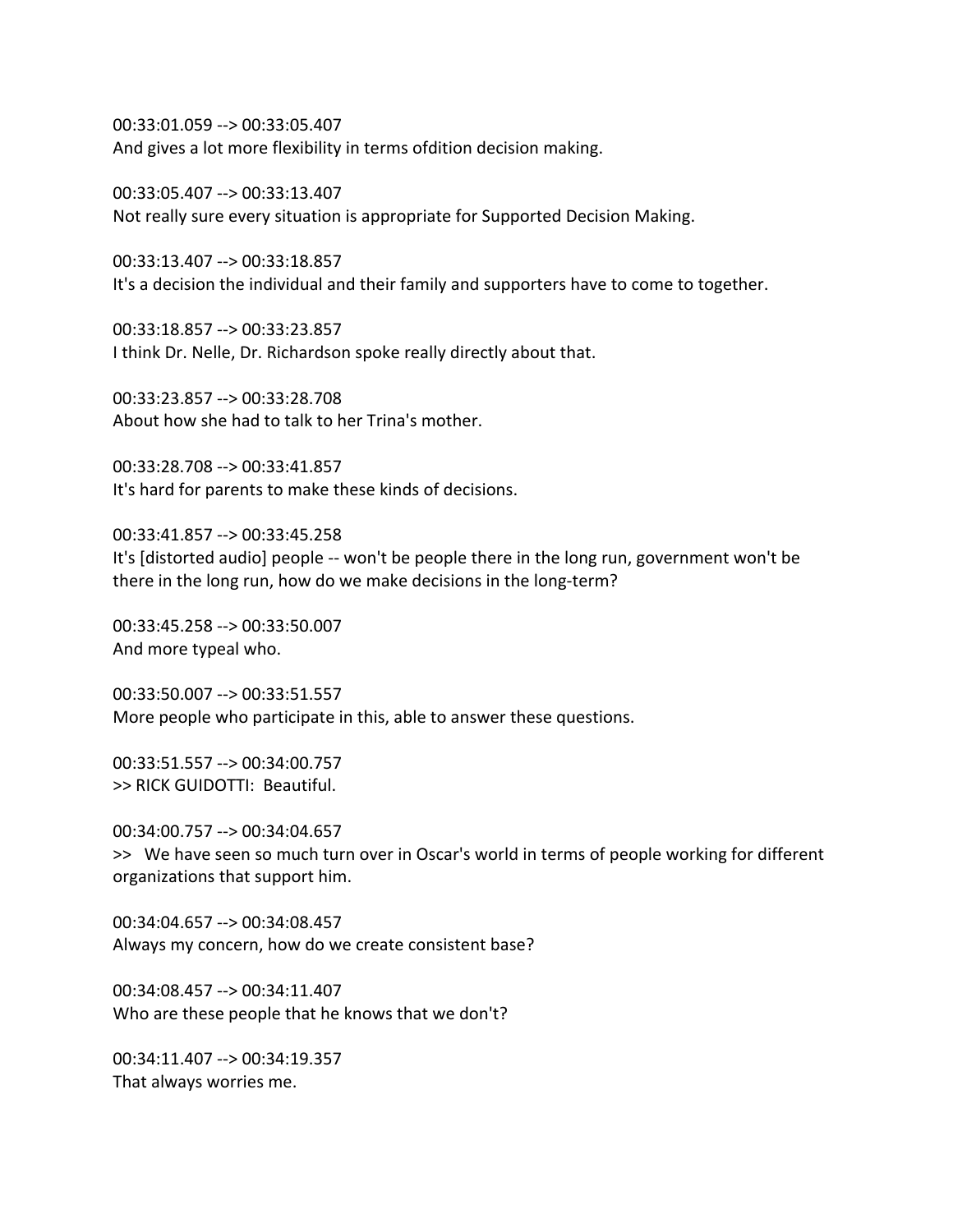00:34:19.357 --> 00:34:34.408

>> RAY SEGAL: Just one other thing, which is not everybody has the kind of community that Oscar does.

00:34:34.408 --> 00:34:38.858

There are a lot of people, a lot oaf of people with disabilities are very isolated, they don't have a wide group of people they know outside of the people who they're having essentially professional relationships with.

00:34:38.858 --> 00:34:58.206 That's an important issue that needs to be addressed.

00:34:58.206 --> 00:35:06.857

And I think addressing this issue or concern or worry about, about this -- that Jim's talking about, about, you know, not being somebody not being safe in the long run.

00:35:06.857 --> 00:35:16.006 >> RICK GUIDOTTI: Of course, making it really clear, as Nelle says in our chat, it's not one size fits all.

00:35:16.006 --> 00:35:18.557 And how that works for each and all of us. And how that can be tailor made of course.

00:35:18.557 --> 00:35:21.757 Liz, I saw a couple things in there.

00:35:21.757 --> 00:35:30.307 >> LIZ GROSSMAN: What makes for an ucsaysful.

00:35:30.307 --> 00:35:38.508 Successful supportive decision making team? How well do people communicate with each other?

00:35:38.508 --> 00:35:53.559 >> RICK GUIDOTTI: Trina, would you like to take that? What makes for successful Supported Decision Making team?

00:35:53.559 --> 00:36:03.706 >> TRINA HAZELL: I think what makes for good successful Supported Decision Making team is that everyone understands what you really want out of your Supported Decision Making team and what you really want out of life.

00:36:03.706 --> 00:36:10.257 And almost have the same vision as you, so they get to see you on inright path.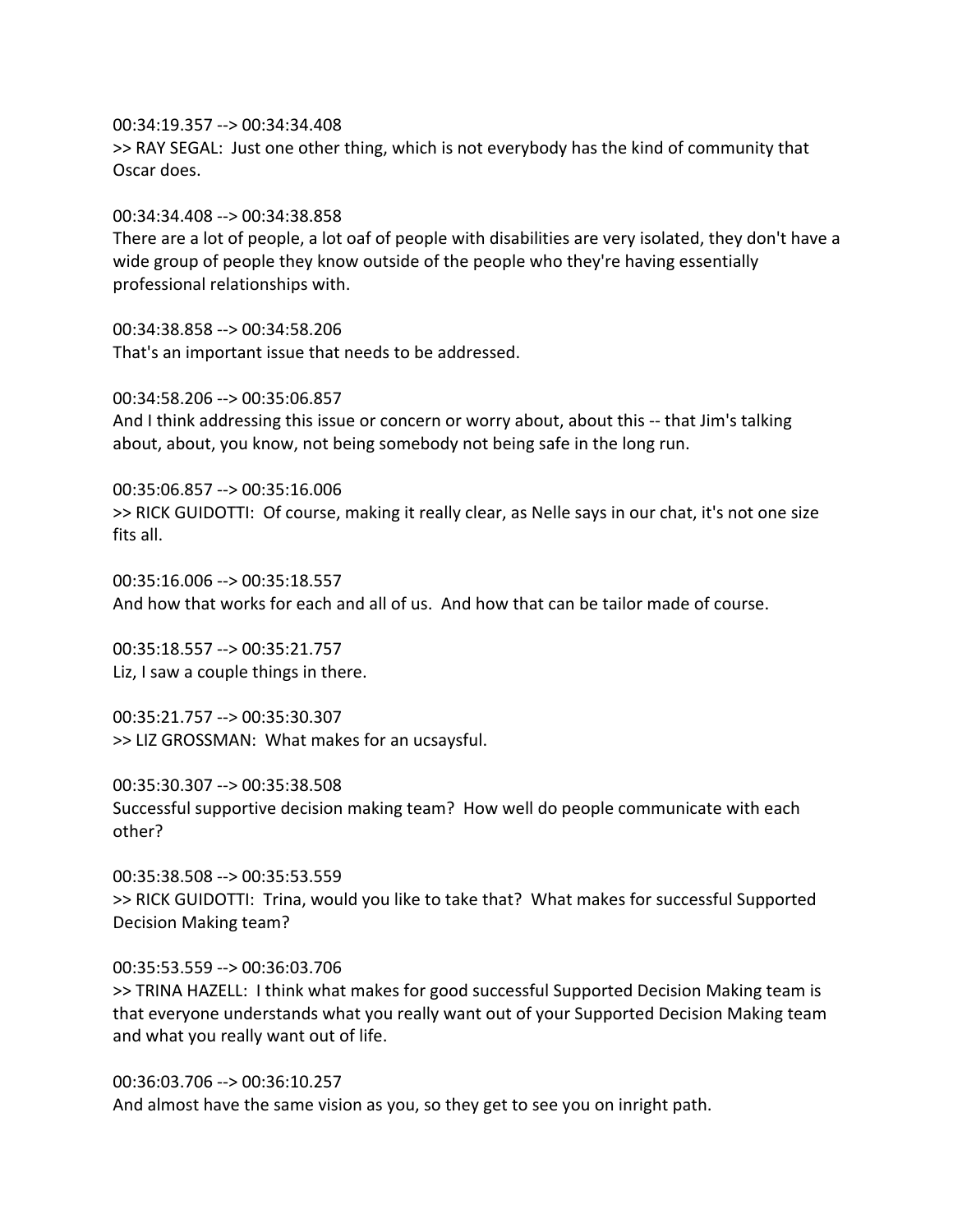00:36:10.257 --> 00:36:12.257 >> RICK GUIDOTTI: Beautiful. Oscar, you have a great team around you, what makes your team successful?

00:36:12.257 --> 00:36:17.856 What's communication like?

00:36:17.856 --> 00:36:32.757 They speak to each other? Osace they.

00:36:32.757 --> 00:36:38.257 >> OSCAR SEGAL: They do. Though show these legislators, yem going to more than one capital. People want to know who I am, and all the offices when I meet officers with hunter.

00:36:38.257 --> 00:36:52.059 >> RICK GUIDOTTI: Beautiful. Thank you, Oscar. That's extraordinary.

00:36:52.059 --> 00:37:02.558 One question from Joan, for Trina specificly, how you're using Supported Decision Making agreement today?

00:37:02.558 --> 00:37:05.357 >> TRINA HAZELL: Sure. One thing that I was able to accomplish using my supported decision making is that my supporters made sure they encourage me to finish college.

00:37:05.357 --> 00:37:11.357 And I did that.

00:37:11.357 --> 00:37:12.707 And now I'm focusing on making all my other dreams and goals come

00:37:12.707 --> 00:37:14.907 true.

00:37:14.907 --> 00:37:50.957 >> RICK GUIDOTTI: Beautiful. Gorgeous.

## 00:37:50.957 --> 00:37:54.807

I see we had a question from oddra, have Liz ask that. Our great friend Audra writes, could someone please care clar fly legal status of Supported Decision Making status in New York City or New York state, when our certain turned 18, max, told Supported Decision Making was not an option. So can someone talk about the Supported Decision Making here in New York? I think.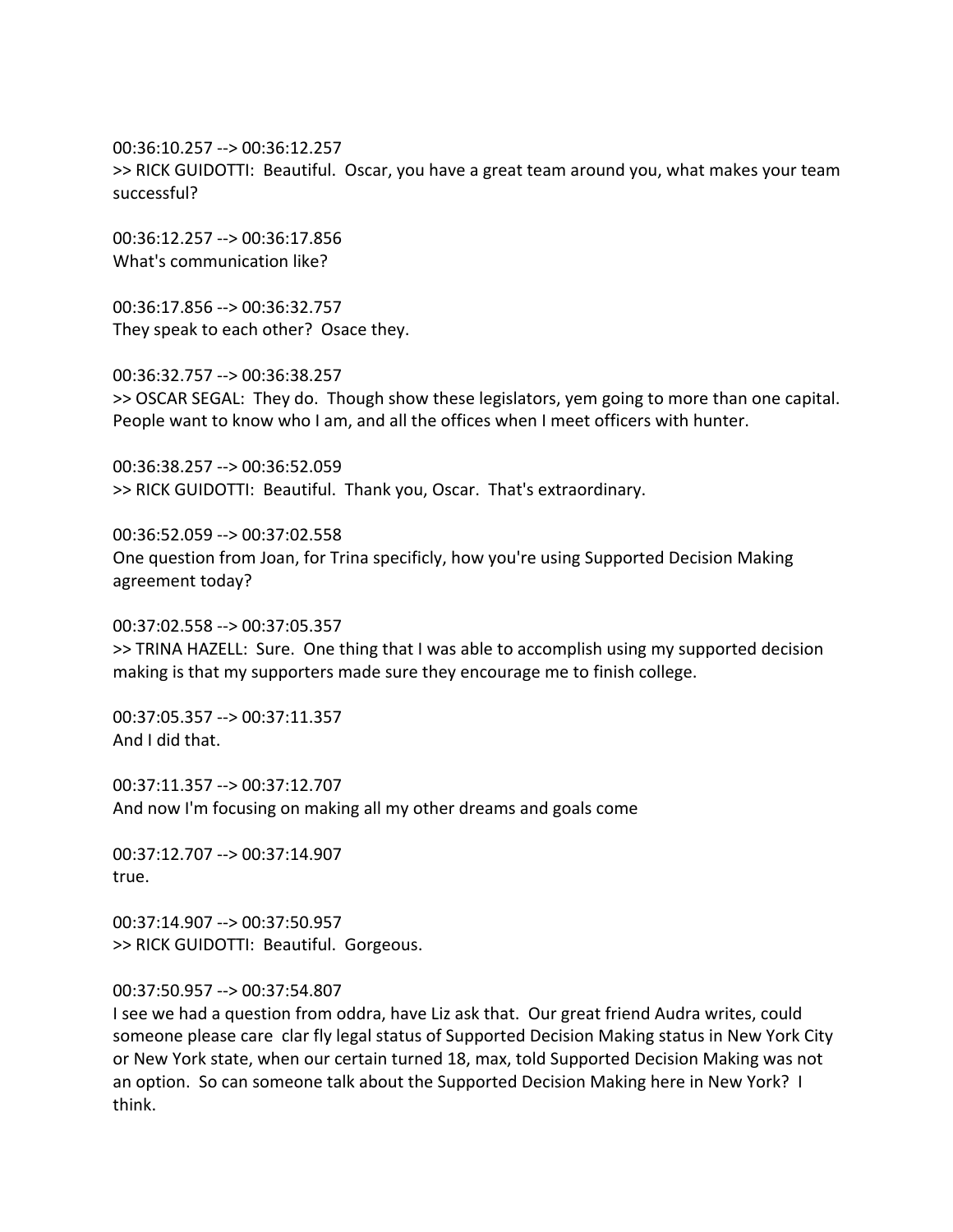00:37:54.807 --> 00:38:20.958 I think -- Oscar, would you like to?

## 00:38:20.958 --> 00:38:32.356

>> OSCAR SEGAL: Yeah, Deborah powers, in center for support suggested, mandy, another advocate, hunter, Linda, my support broker, also with hunter and mandy too, not only with me, something Deborah suggested, she CC'd her boss, Nadie daily, Deborah thought this would be a good thing for me.

### 00:38:32.356 --> 00:38:49.307

>> RAY SEGAL: Oscar was part of a pilot program. There is no legal standing as far as I know for Supported Decision Making in New York state at this point.

00:38:49.307 --> 00:38:54.907

It's -- and I'm, I don't follow along. Maybe somebody else can talk about this a little bit more, about exactly where things are in the, in the, youb, you know, getting this passed into law in New York state.

00:38:54.907 --> 00:38:59.857 There are people who have been working on that for a while.

00:38:59.857 --> 00:39:24.907 Does anybody else -- maybe want -- one of our --

## 00:39:24.907 --> 00:39:32.106

>> RICK GUIDOTTI: I do see a response from our amazing Hezze who says, answer to the question about whether Supported Decision Making is available to folks in New York City. Hezze y, would you comment on why that was a bad response or why what you want us to do about that?

00:39:32.106 --> 00:39:44.456 Talking about availability of New York about Supported Decision Making, are we all feeling we have access to that?

00:39:44.456 --> 00:39:48.257 I baunt hang on, let Hezzybe a panelist.

00:39:48.257 --> 00:39:54.207 Let's see if we can do tat that.

00:39:54.207 --> 00:39:57.207 Oscar, you mind going on mute again.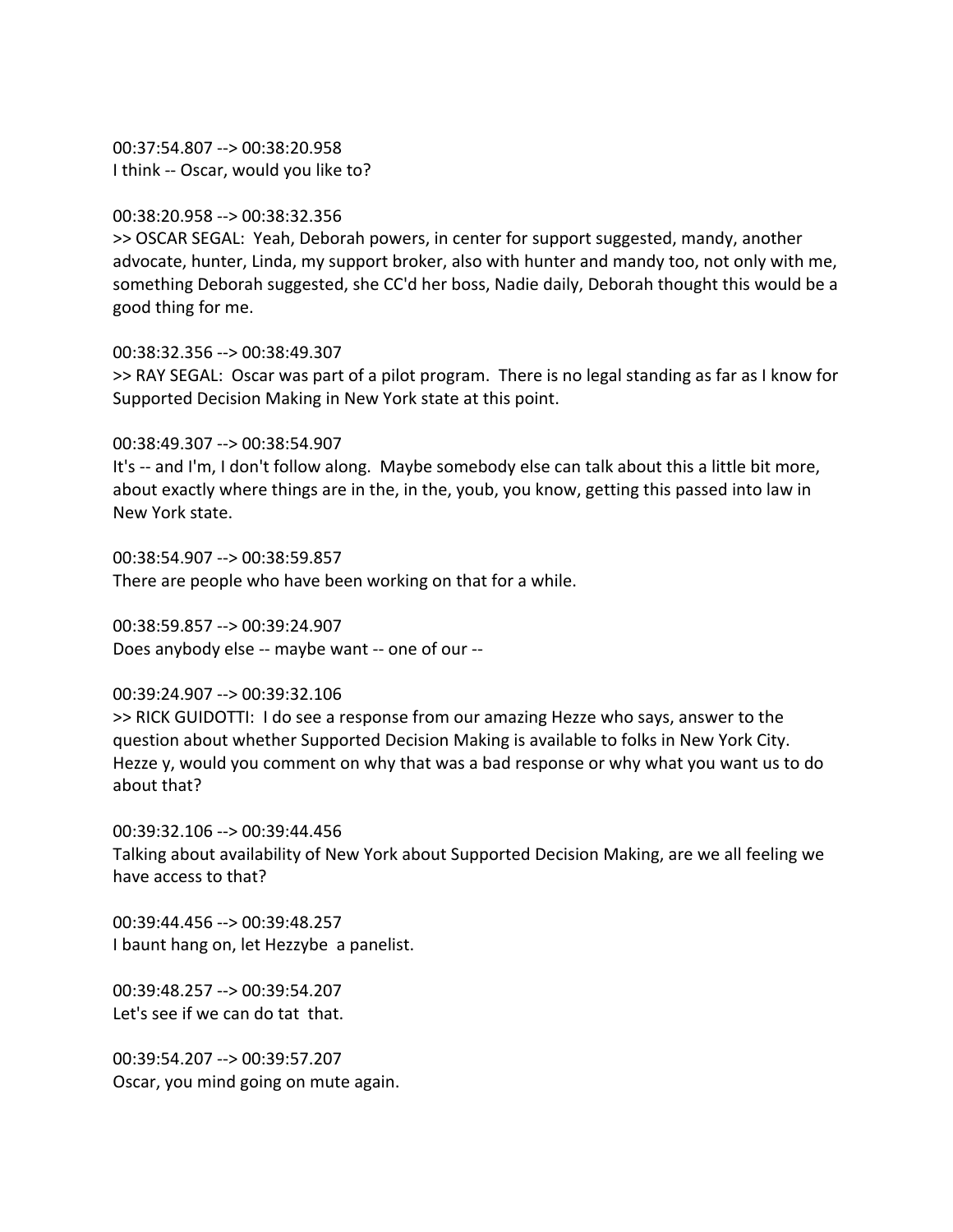00:39:57.207 --> 00:39:58.206 >> OSCAR SEGAL: Okay. I'll go on mute.

00:39:58.206 --> 00:40:00.756 >> RICK GUIDOTTI: All right.

00:40:00.756 --> 00:40:09.406 Host and panelist.

00:40:09.406 --> 00:40:12.606 Hezzy my friend, not sure how I can get you as panelist.

00:40:12.606 --> 00:40:14.656 I can do it this way.

00:40:14.656 --> 00:40:16.406 Sorry.

00:40:16.406 --> 00:40:37.106 Okay.

00:40:37.106 --> 00:40:41.507 All right. Sorry, Hezzy, I don't see how I can make you a panelist. Sorry, guys, there's gotta be an easier way -- Ray, you're muted.

00:40:41.507 --> 00:40:44.207 >> RAY SEGAL: Yes, I'm back. Oh, can you hear me?

00:40:44.207 --> 00:40:45.158 >> RICK GUIDOTTI: Yes.

00:40:45.158 --> 00:40:46.856 Okay.

00:40:46.856 --> 00:40:52.159 >> RAY SEGAL: Okay.

00:40:52.159 --> 00:41:18.907 >> RICK GUIDOTTI: We can hear you now.

00:41:18.907 --> 00:41:25.408

>> RAY SEGAL: Why don't we just read what Hezzyhas to say. Unfortunate answer to that question about whether Supported Decision Making is available, so Hezzy, Kris and Joan are here from Supported Decision Making. H,.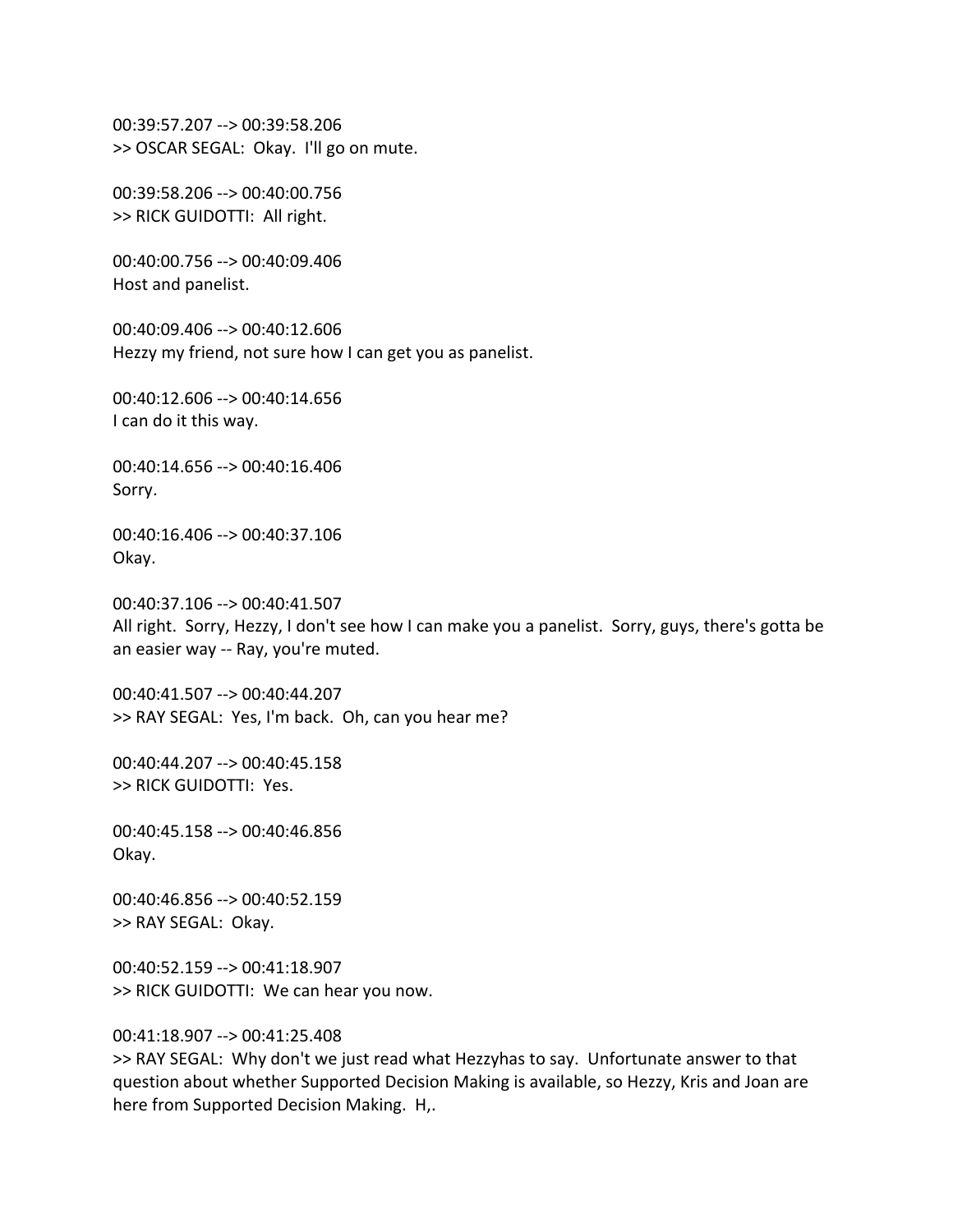00:41:25.408 --> 00:41:32.407 Probably very easy to do, I don't know how to make you panelist --

00:41:32.407 --> 00:41:33.857 >> RAY SEGAL: Legislation passed state senate last session and reintroduceed in this session.

00:41:33.857 --> 00:41:41.207 >> RICK GUIDOTTI: Okay.

00:41:41.207 --> 00:42:18.207 >> RAY SEGAL: Hezzy, yeah. So, yeah. So here we are.

00:42:18.207 --> 00:42:27.607

>> RICK GUIDOTTI: So here we are. Because even if Supported Decision Making agreements do not have formal legal recognition currently in New York state, which they don't, they are still powerful documents that can change how people support and relate to each other and solve touch and solve decision-making questions together." So, true, Hezzy, value in Supported Decision Making and all these agreements and contracts together, but to create opportunity to show importance of this philosophy of Su

00:42:27.607 --> 00:42:37.008 Yes, Hezzy, I'm right there with you on that. Anybody else feel the same? Or --

00:42:37.008 --> 00:42:49.608 >> CHRISTOPHER KIEWIET: Yeah, any tool we can provide for loved ones such as assistance like this is a positive tool.

00:42:49.608 --> 00:43:02.157 While this legislation does exist in a lot of other states, I think that New Yorkers can make it bigger and can make it better.

00:43:02.157 --> 00:43:05.106 And I think that we have to plug away, you know, Oscar for your representation, and going and speaking with the lobbyists and doing all these things.

00:43:05.106 --> 00:43:06.916 Wonderful, keep up the great work.

00:43:06.916 --> 00:43:13.557 Greatly appreciated.

00:43:13.557 --> 00:43:21.757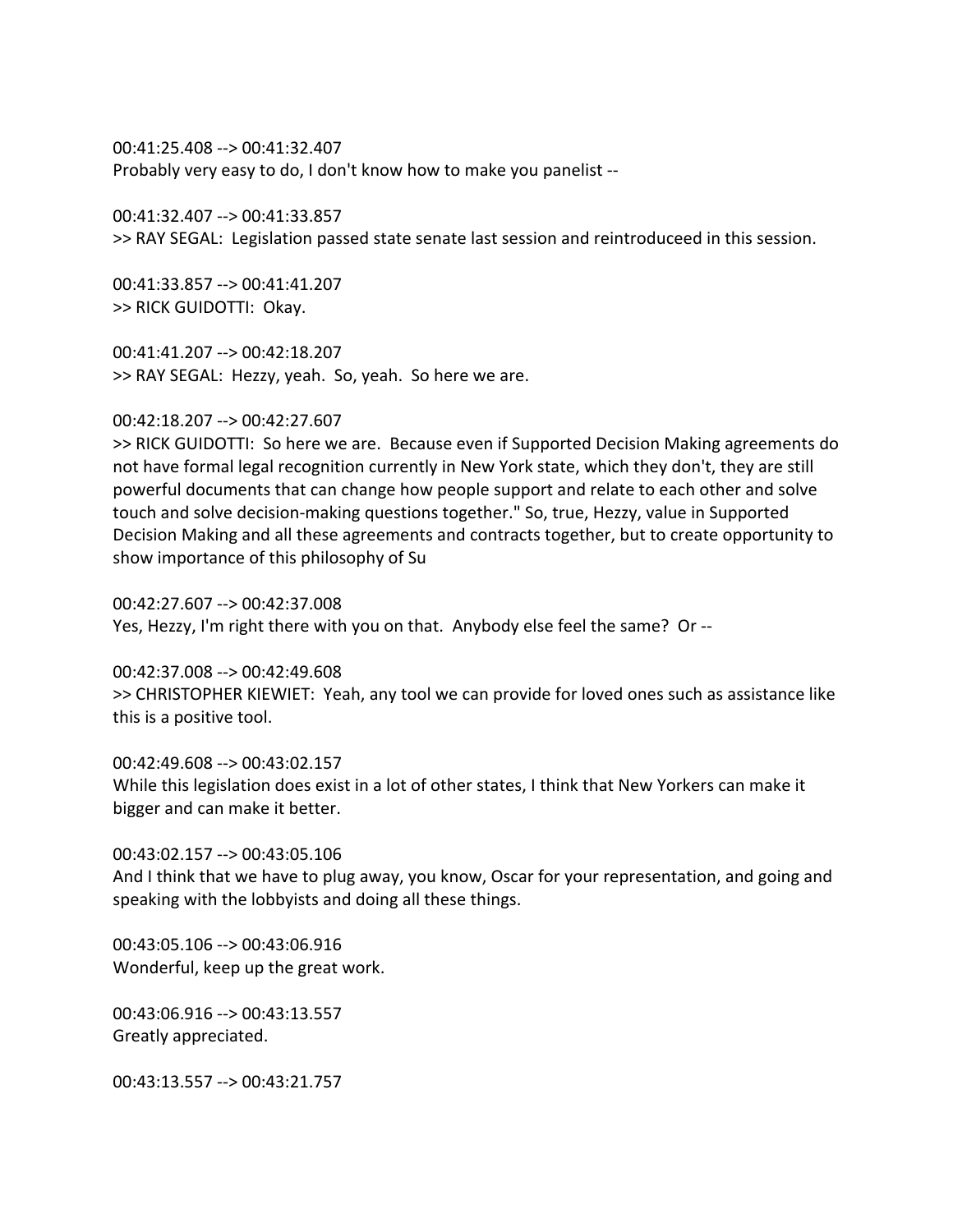It's something I would like to get more involved in because I can just see what that overall benefit is.

## 00:43:21.757 --> 00:43:25.006

We want to be as parents, whatever we want to be here, forever and always, but I think we also know that's simply not the case.

00:43:25.006 --> 00:43:39.557 That's not how life works.

## 00:43:39.557 --> 00:43:58.757

And to have an entire network of support for the People around us that we love for their future, and to think above and beyond just ourselves is what's really most important.

### 00:43:58.757 --> 00:44:14.057

>> NELLE RICHARDSON: I want to also chime into that as well because coming from the point of view of work, where I have seen over so many years, you know, we have -- I have worked through the court system, and part of my job was really to advocate for persons with disabilities.

#### 00:44:14.057 --> 00:44:15.307

I mean, when, when they would just have that person that would come in and say, "Oh, it's not a caregiver," we need legislation to say decision making would really advance this person.

00:44:15.307 --> 00:44:18.156 Give them a voice.

00:44:18.156 --> 00:44:22.137 So we need to really lobby more.

00:44:22.137 --> 00:44:26.956 So we can have it here in New York state.

00:44:26.956 --> 00:44:28.807 As law. To say -- and again, it's not for everybody.

00:44:28.807 --> 00:44:43.058 We also made that clear.

00:44:43.058 --> 00:44:59.157

But for the persons who can benefit from it. We need to have some kind of legislation that says, "Yes, this person may have a disability, but they still have a voice, they can make their own decisions".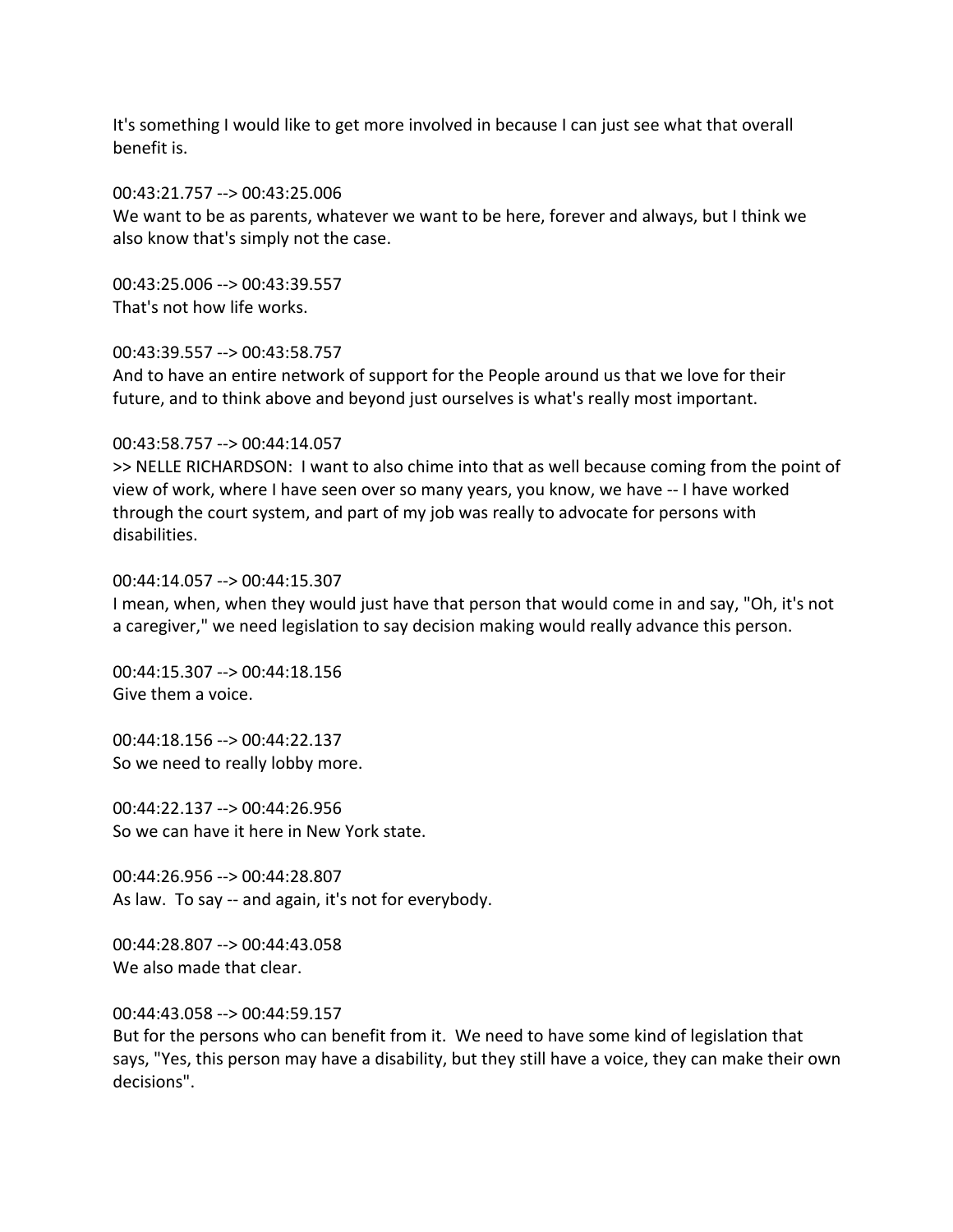00:44:59.157 --> 00:45:03.257

We'll need that power behind decision making, where this person can say, "I know I may not be able-bodied, but I still have a voice," and I need need the them they need.

00:45:03.257 --> 00:45:10.456

We really need to push this more through decision making.

00:45:10.456 --> 00:45:12.407 So we can have this in law here in New York state.

00:45:12.407 --> 00:45:23.957 >> RICK GUIDOTTI: Beautiful.

## 00:45:23.957 --> 00:46:10.158

>> LIZ GROSSMAN: I'm just going to add here, bunch of stuff going on. Chat is only going to panelists. People are not seeing that. If I may say a couple of things.

# 00:46:10.158 --> 00:46:12.457

This is from Hezzy, unfortunate, even if -- we talked about this, in New York state, powerful documents change how people support and relate each and solve tough decision making together, effect that process and resulting agreement can have on interpersonal relations between supporters and decision makers should not be under stated, a powerful tool and Chris comment about SDM, advancing in New York lij slart shouldn't be ignored. Odd ru, helpful to hear about, work in conjurngz with guardianshi

00:46:12.457 --> 00:46:22.358 Send this link out, we have links.

## 00:46:22.358 --> 00:46:36.557

I can copy and paste. Following up with everyone and of course, any and other information will be put on our website as well.

## 00:46:36.557 --> 00:46:38.258

And then Hezzy, write, just because SDMA [reading] important practice, become better supporters and decision makers, better decision makers.

00:46:38.258 --> 00:46:40.307 This was someone.

00:46:40.307 --> 00:46:54.857 Curious, here's a few questions.

00:46:54.857 --> 00:47:02.408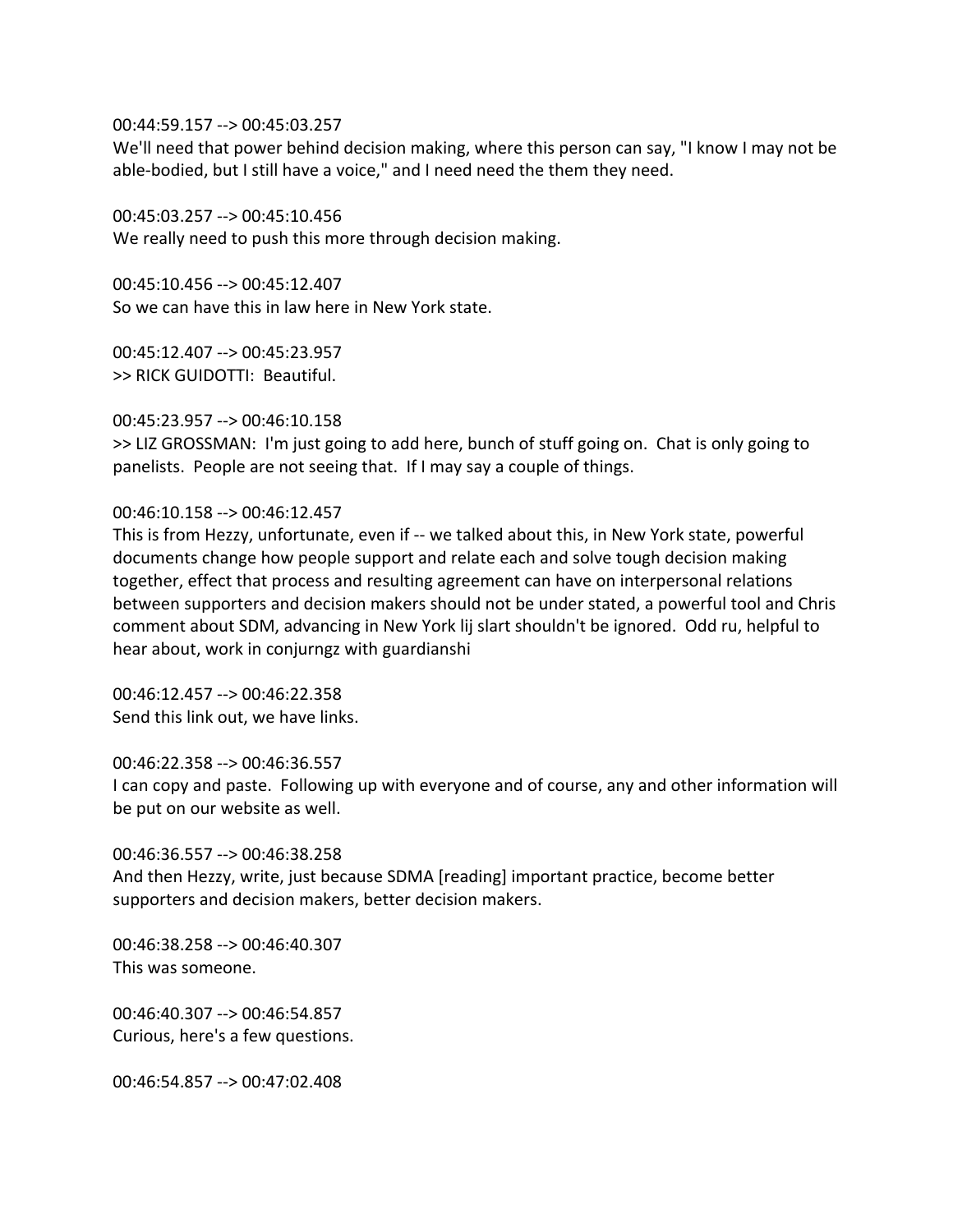Curious what would be most, from Amanda, department of education, what would be helpful way educator and related service providers can support families on this journey? That's a good question.

00:47:02.408 --> 00:47:05.808 We could go on and on. 1044 right now. We might have a follow-up.

00:47:05.808 --> 00:47:08.507 >> CHRISTOPHER KIEWIET: To answer really quickly, talk about it, talk about it.

00:47:08.507 --> 00:47:10.958 Talk about it. Advocate for it.

00:47:10.958 --> 00:47:11.857 Talk about it.

00:47:11.857 --> 00:47:22.358 Get it done.

00:47:22.358 --> 00:47:25.758 More people we get on board in if faens of this program here now, legislation will not be able to deny the need at that point.

00:47:25.758 --> 00:47:41.158 If we can get the educators on board.

00:47:41.158 --> 00:47:42.457 If we can get siskratric staff, educators and medical staff in place for him.

00:47:42.457 --> 00:47:47.558 Which is fantastic.

00:47:47.558 --> 00:47:53.457 And we as the parents, we have to say, here's what we're doing.

00:47:53.457 --> 00:47:55.207 Here's why we're doing it, why we need your help in making sure this can be successful.

00:47:55.207 --> 00:47:57.159 We have to talk about it.

00:47:57.159 --> 00:48:07.957 We have to engage.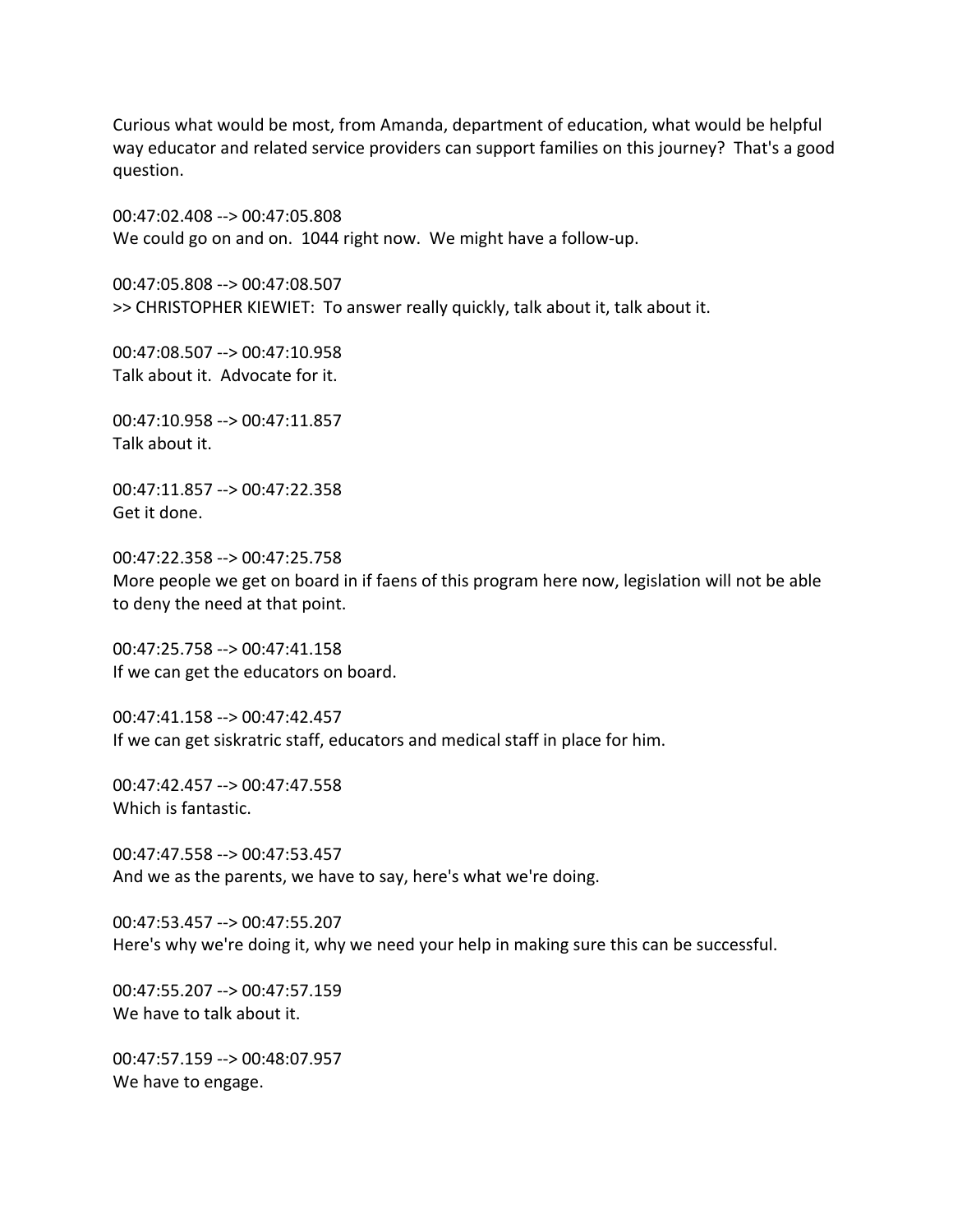00:48:07.957 --> 00:48:10.657

And we have to enable our loved ones and the people that need this to be able to have their voice.

00:48:10.657 --> 00:48:25.658 >> RICK GUIDOTTI: Beautiful. Thanks, Chris.

00:48:25.658 --> 00:48:26.957 So, guys, that's probably all the time we have for this webinar. So sorry, we could probably dedicate entire several weekend, so muchination so much information here.

00:48:26.957 --> 00:48:35.907 We'll continue this conversation.

00:48:35.907 --> 00:48:39.207 And create another webinar and continue this conversation based around this film. Our experiences here in New York and round country.

00:48:39.207 --> 00:48:41.257 Looking for ways to keep this dialogue going.

00:48:41.257 --> 00:48:43.307 Introduce this to healthcare providers.

00:48:43.307 --> 00:48:52.806 And healthcare providers in training.

00:48:52.806 --> 00:48:57.907 So thank you, all. Thank WITH foundation for their support. His will send out survey for everybody.

00:48:57.907 --> 00:48:59.007 You can add comments what you like about this film.

00:48:59.007 --> 00:49:02.207 Direction.

00:49:02.207 --> 00:49:08.307 And things we can add to our site.

00:49:08.307 --> 00:49:29.708 We'll add to our website. All the different key links, give you more information you need.

00:49:29.708 --> 00:49:31.658